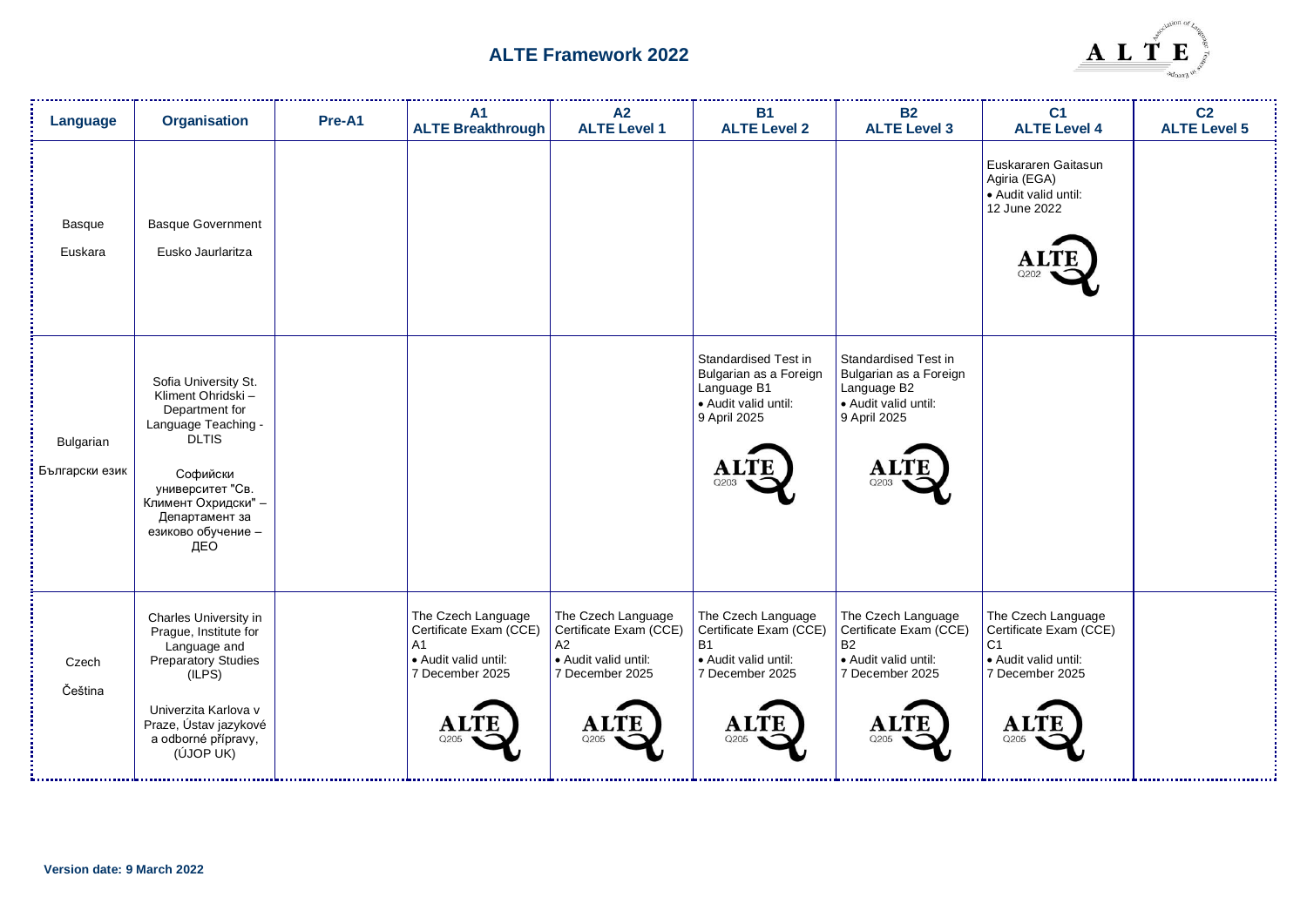

| Language            | <b>Organisation</b>                                                           | Pre-A1 | A1<br><b>ALTE Breakthrough</b> | A2<br><b>ALTE Level 1</b>                                                              | <b>B1</b><br><b>ALTE Level 2</b>                                                                     | <b>B2</b><br><b>ALTE Level 3</b>                                                         | C <sub>1</sub><br><b>ALTE Level 4</b>                                         | C <sub>2</sub><br><b>ALTE Level 5</b>                                      |
|---------------------|-------------------------------------------------------------------------------|--------|--------------------------------|----------------------------------------------------------------------------------------|------------------------------------------------------------------------------------------------------|------------------------------------------------------------------------------------------|-------------------------------------------------------------------------------|----------------------------------------------------------------------------|
| Danish<br>Dansk     | The Teaching and<br><b>Testing Unit for</b><br>Danish as a<br>Second Language |        |                                | Prøve i Dansk 1 (PD1)<br>· Audit valid until:<br>23 October 2022<br>റാറല               | Prøve i Dansk 2 (PD2)<br>· Audit valid until:<br>23 October 2022<br>Q206                             | Prøve i Dansk 3 (PD3)<br>· Audit valid until:<br>23 October 2022<br>A.<br>Q206           |                                                                               |                                                                            |
| Dutch<br>Nederlands | CNaVT<br>(Certificaat Nederlands<br>als Vreemde Taal)                         |        |                                |                                                                                        |                                                                                                      | Educatief<br>Startbekwaam (STRT)<br>$-B2$<br>· Audit valid until:<br>24 October 2022     |                                                                               |                                                                            |
|                     | Cambridge<br>Assessment<br>English                                            |        |                                | Cambridge English:<br>Key<br>· Audit valid until:<br>30 April 2023                     | Cambridge English:<br>Preliminary<br>· Audit valid until:<br>30 April 2023<br>Q210                   | Cambridge English:<br>First<br>· Audit valid until:<br>30 April 2023<br>O21C             | Cambridge English:<br>Advanced<br>Audit valid until:<br>30 April 2023<br>0210 | Cambridge English:<br>Proficiency<br>· Audit valid until:<br>30 April 2023 |
| English             |                                                                               |        |                                | Cambridge English:<br>Key for Schools<br>· Audit valid until:<br>30 April 2023<br>Q210 | Cambridge English:<br>Preliminary for Schools<br>· Audit valid until:<br>30 April 2023<br>Al<br>Q210 | Cambridge English:<br>First for Schools<br>· Audit valid until:<br>30 April 2023<br>Q21C |                                                                               |                                                                            |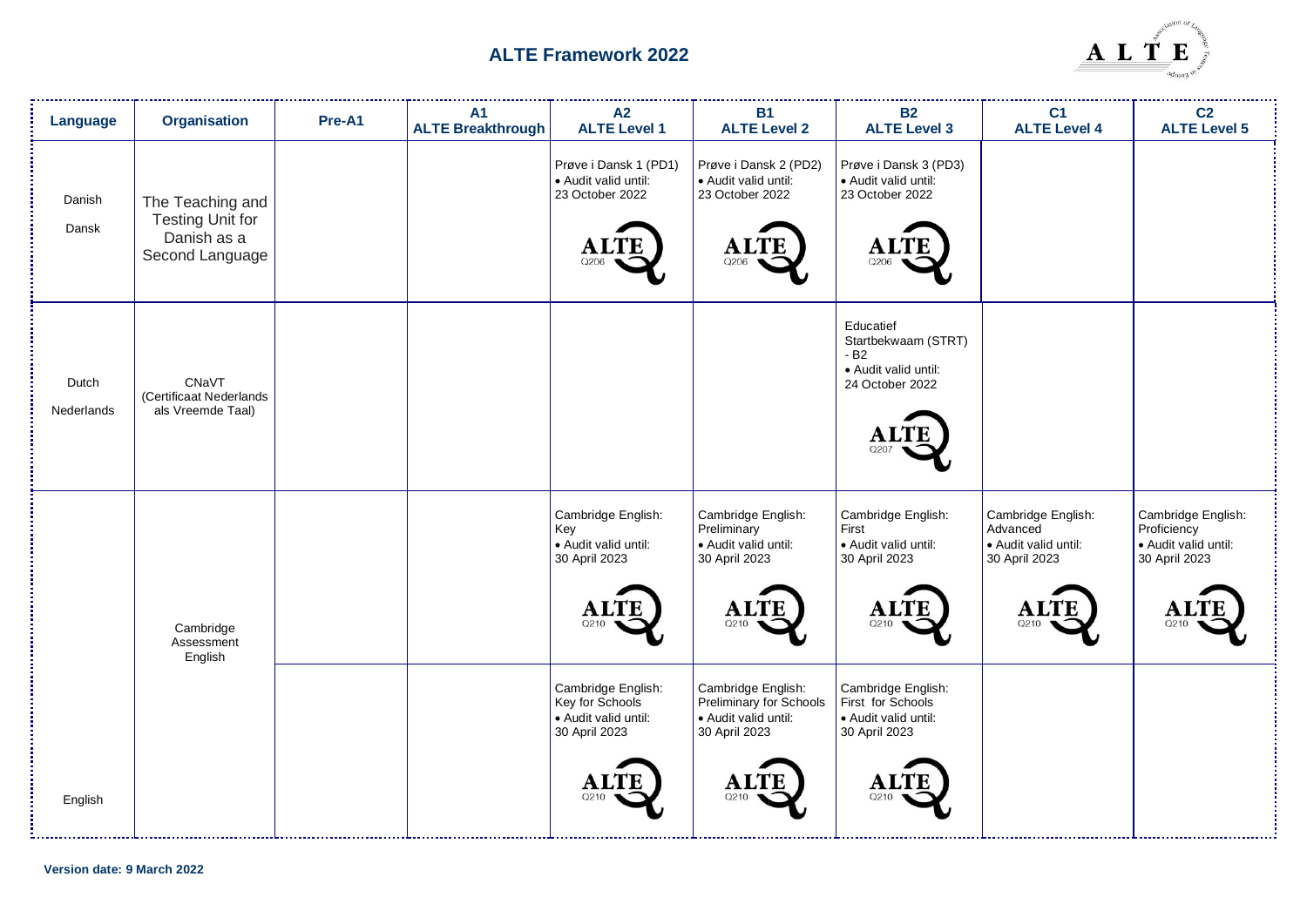

| Language | <b>Organisation</b> | Pre-A1                                                                                         | A <sub>1</sub><br><b>ALTE Breakthrough</b>                                                     | A2<br><b>ALTE Level 1</b>                                                                                  | <b>B1</b><br><b>ALTE Level 2</b>                                                                    | <b>B2</b><br><b>ALTE Level 3</b>                                                                       | C <sub>1</sub><br><b>ALTE Level 4</b>                                                                 | C <sub>2</sub><br><b>ALTE Level 5</b>                                                           |
|----------|---------------------|------------------------------------------------------------------------------------------------|------------------------------------------------------------------------------------------------|------------------------------------------------------------------------------------------------------------|-----------------------------------------------------------------------------------------------------|--------------------------------------------------------------------------------------------------------|-------------------------------------------------------------------------------------------------------|-------------------------------------------------------------------------------------------------|
|          |                     | Cambridge English:<br><b>Starters</b><br>· Audit valid until:<br>9 April 2025                  | Cambridge English:<br>Movers<br>• Audit valid until:<br>9 April 2025                           | Cambridge English:<br><b>Flyers</b><br>· Audit valid until:<br>9 April 2025                                | Cambridge English:<br><b>Business Preliminary</b><br>· Audit valid until:<br>30 April 2023          | Cambridge English:<br><b>Business Vantage</b><br>· Audit valid until:<br>30 April 2023                 | Cambridge English:<br><b>Business Higher</b><br>· Audit valid until:<br>30 April 2023                 |                                                                                                 |
|          |                     | ALTE<br>Q210                                                                                   | <b>ALTE</b><br>Q210                                                                            | <b>ALTE</b><br>Q210                                                                                        | <b>ALTE</b><br>Q210                                                                                 | <b>ALTE</b><br>Q210                                                                                    | Q210                                                                                                  |                                                                                                 |
|          |                     |                                                                                                |                                                                                                |                                                                                                            |                                                                                                     | Cambridge English:<br><b>IELTS</b><br>· Audit valid until:<br>10 March 2026                            |                                                                                                       |                                                                                                 |
|          |                     |                                                                                                |                                                                                                |                                                                                                            |                                                                                                     | Q210                                                                                                   |                                                                                                       |                                                                                                 |
|          |                     | Graded Exams in<br>Spoken English<br>(GESE) Grade 1<br>• Audit valid until:<br>31 January 2024 | Graded Exams in<br>Spoken English (GESE)<br>Grade 2<br>• Audit valid until:<br>31 January 2024 | <b>Graded Exams in</b><br>Spoken English (GESE)<br>Grades 3 & 4<br>• Audit valid until:<br>31 January 2024 | Graded Exams in<br>Spoken English (GESE)<br>Grades 5 & 6<br>• Audit valid until:<br>31 January 2024 | Graded Exams in<br>Spoken English (GESE)<br>Grades 7, 8 & 9<br>• Audit valid until:<br>31 January 2024 | Graded Exams in Spoken<br>English (GESE) Grades<br>10 & 11<br>• Audit valid until:<br>31 January 2024 | Graded Exams in<br>Spoken English (GESE) :<br>Grade 12<br>Audit valid until:<br>31 January 2024 |
| English  |                     | <b>ALTE</b><br>Q209                                                                            | <b>ALTE</b><br>Q209                                                                            | <b>ALTE</b><br>Q209                                                                                        | <b>ALTE</b><br>Q209                                                                                 | <b>ALTE</b><br>Q209                                                                                    | <b>ALTE</b><br>Q209                                                                                   | Αl<br>Q209                                                                                      |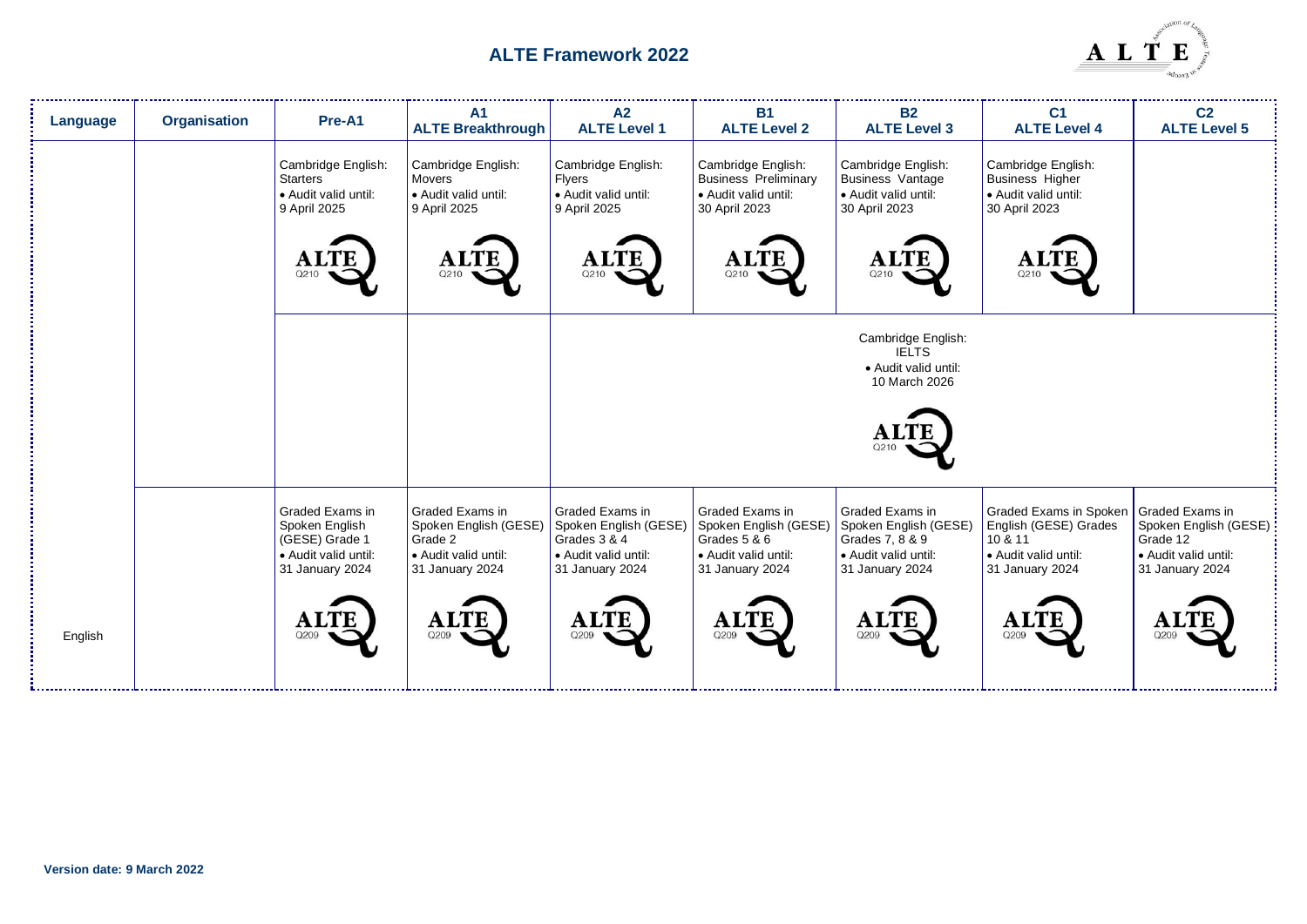

| Language               | <b>Organisation</b>                             | Pre-A1 | A <sub>1</sub><br><b>ALTE Breakthrough</b> | A2<br><b>ALTE Level 1</b>                                                                                  | <b>B1</b><br><b>ALTE Level 2</b>                                                                                                                           | <b>B2</b><br><b>ALTE Level 3</b>                                                                                                                           | C <sub>1</sub><br><b>ALTE Level 4</b>                                                             | C <sub>2</sub><br><b>ALTE Level 5</b>                                                  |
|------------------------|-------------------------------------------------|--------|--------------------------------------------|------------------------------------------------------------------------------------------------------------|------------------------------------------------------------------------------------------------------------------------------------------------------------|------------------------------------------------------------------------------------------------------------------------------------------------------------|---------------------------------------------------------------------------------------------------|----------------------------------------------------------------------------------------|
|                        | <b>Trinity College</b><br>London                |        |                                            | Integrated Skills in<br>English (ISE)<br>Foundation<br>Audit valid until:<br>31 January 2024<br>AL<br>Q209 | Integrated Skills in<br>English (ISE) 1<br>· Audit valid until:<br>31 January 2024<br><b>ALTE</b><br>Q209                                                  | Integrated Skills in<br>English (ISE) 2<br>· Audit valid until:<br>31 January 2024<br><b>ALTE</b><br>Q209                                                  | Integrated Skills in<br>English (ISE) 3<br>· Audit valid until:<br>31 January 2024<br>A1<br>Q209  | Integrated Skills in<br>English (ISE) 4<br>• Audit valid until:<br>9 March 2027<br>Q20 |
| Estonian<br>Eesti keel | Haridus- ja Noorteamet                          |        |                                            | Eesti keele A2-taseme<br>eksam<br>· Audit valid until:<br>7 December 2025<br><b>ALTE</b>                   | Eesti keele B1-taseme<br>eksam<br>· Audit valid until:<br>7 December 2025<br><b>ALTE</b><br>Q211                                                           | Eesti keele B2-taseme<br>eksam<br>· Audit valid until:<br>7 December 2025<br><b>ALTE</b><br>Q211                                                           | Eesti keele C1-taseme<br>eksam<br>• Audit valid until:<br>7 December 2025<br>$\mathbf{A}$<br>Q211 |                                                                                        |
| Finnish<br>Suomi       | University of Jyväskylä<br>Jyväskylän yliopisto |        |                                            |                                                                                                            | National Certificates of<br>Language Proficiency<br>(YKI): Finnish<br>Intermediate Level<br>· Audit valid until:<br>7 December 2025<br><b>ALTE</b><br>Q212 | National Certificates of<br>Language Proficiency<br>(YKI): Finnish<br>Intermediate Level<br>· Audit valid until:<br>7 December 2025<br><b>ALTI</b><br>Q212 |                                                                                                   |                                                                                        |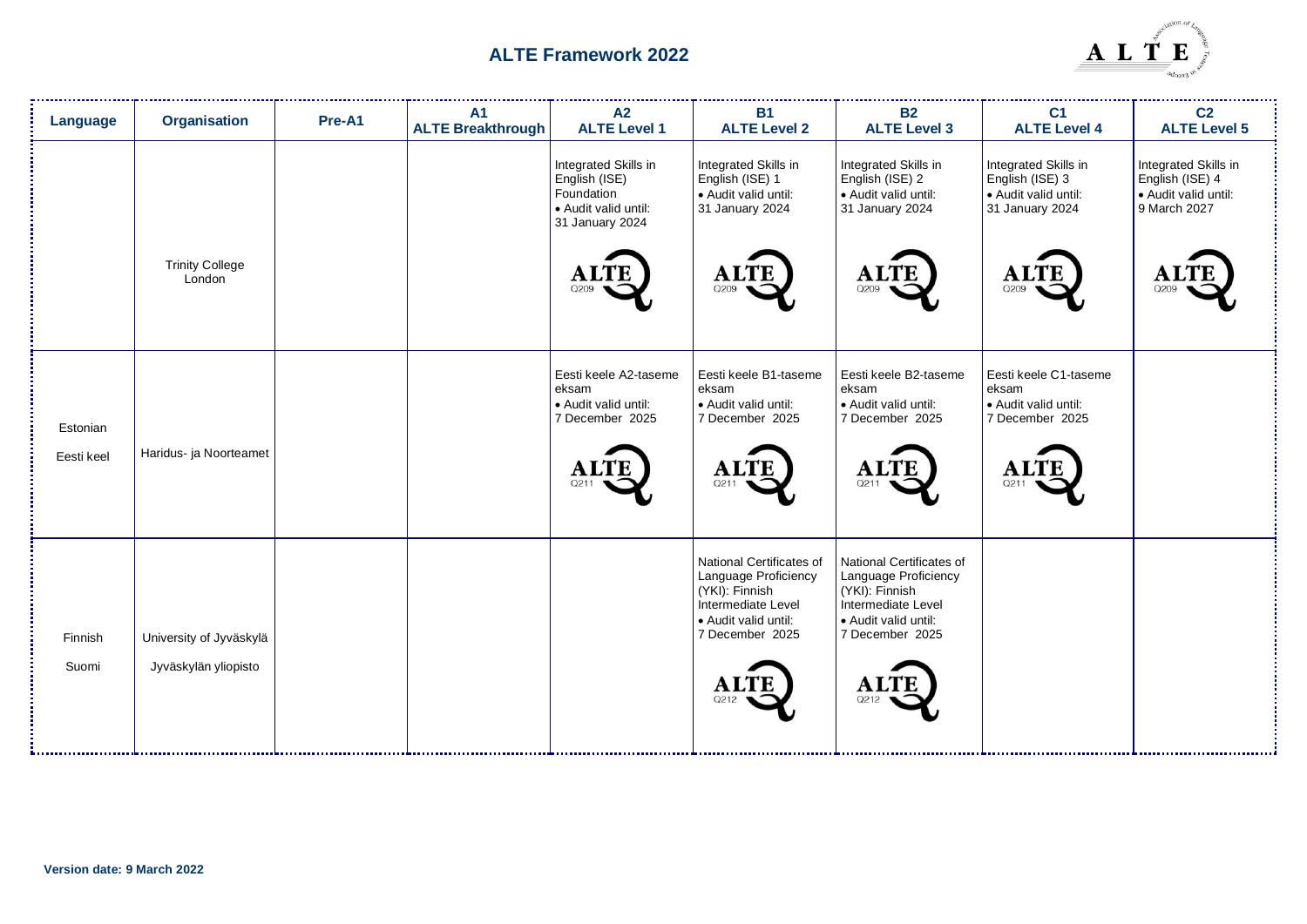

| Language           | Organisation | Pre-A1 | <b>A1</b><br><b>ALTE Breakthrough</b> | A2<br><b>ALTE Level 1</b>                                           | <b>B1</b><br><b>ALTE Level 2</b>                                                                                               | <b>B2</b><br><b>ALTE Level 3</b>                                                                                     | C <sub>1</sub><br><b>ALTE Level 4</b>                                                             | C <sub>2</sub><br><b>ALTE Level 5</b> |
|--------------------|--------------|--------|---------------------------------------|---------------------------------------------------------------------|--------------------------------------------------------------------------------------------------------------------------------|----------------------------------------------------------------------------------------------------------------------|---------------------------------------------------------------------------------------------------|---------------------------------------|
| French<br>Français | CCIP         |        |                                       |                                                                     | Test d'Evaluation de Français (TEF)<br>- e-tef<br>- TEFAQ<br>- e-tefaq<br>Audit valid until:<br>12 December 2022<br>A.<br>Q213 |                                                                                                                      |                                                                                                   |                                       |
|                    |              |        |                                       |                                                                     | Diplômes de Français<br>Professionnel Affaires<br>· Audit valid until:<br>1 March 2024<br><b>ALTE</b><br>Q213                  | Diplômes de Français<br><b>Professionnel Affaires</b><br>· Audit valid until:<br>1 March 2024<br><b>ALTE</b><br>Q213 | Diplômes de Français<br>Professionnel Affaires<br>Audit valid until:<br>1 March 2024<br>A<br>Q213 |                                       |
| French<br>Français |              |        |                                       | DELF A2<br>· Audit valid until<br>3 May 2024<br><b>ALTE</b><br>Q214 | DELF <sub>B1</sub><br>· Audit valid until<br>3 May 2024<br><b>ALTE</b><br>Q214                                                 | DELF <sub>B2</sub><br>· Audit valid until:<br>3 May 2024<br><b>ALTE</b><br>Q214                                      |                                                                                                   |                                       |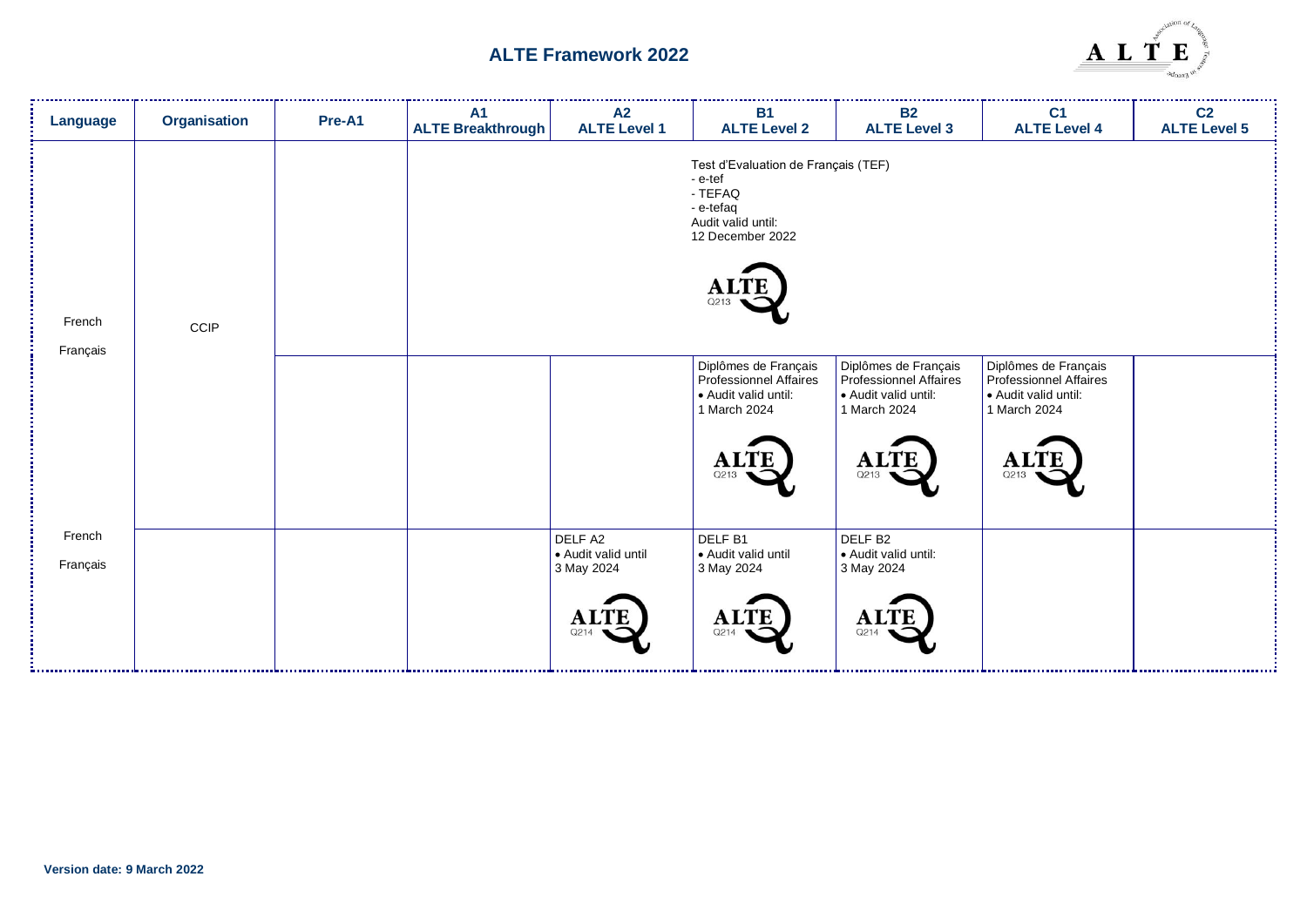

| Language | <b>Organisation</b>                      | Pre-A1 | <b>A1</b><br><b>ALTE Breakthrough</b>                                        | A2<br><b>ALTE Level 1</b>                                                                      | <b>B1</b><br><b>ALTE Level 2</b>                                                                                                                                                 | <b>B2</b><br><b>ALTE Level 3</b>                                             | C <sub>1</sub><br><b>ALTE Level 4</b>                      | C <sub>2</sub><br><b>ALTE Level 5</b>                                                           |
|----------|------------------------------------------|--------|------------------------------------------------------------------------------|------------------------------------------------------------------------------------------------|----------------------------------------------------------------------------------------------------------------------------------------------------------------------------------|------------------------------------------------------------------------------|------------------------------------------------------------|-------------------------------------------------------------------------------------------------|
|          | <b>France Education</b><br>International |        |                                                                              |                                                                                                | Test de connaissance du français (TCF)<br>- TCF-TP<br>- TCF-DAP<br>- TCF-Québec<br>- TCF-ANF<br>- TCF Carte de résident<br>- TCF Canada<br>• Audit valid until:<br>10 April 2026 |                                                                              |                                                            |                                                                                                 |
|          |                                          |        |                                                                              |                                                                                                | O214                                                                                                                                                                             |                                                                              |                                                            |                                                                                                 |
| German   | Goethe-Institut                          |        | Goethe Zertfikat A1<br>Start Deutsch 1<br>• Audit valid until:<br>3 May 2024 | Goethe Zertifikat A2<br>Start Deutsch 2<br>• Audit valid until:<br>3 May 2024                  | Goethe Zertifikat B1<br>· Audit valid until:<br>3 May 2024                                                                                                                       | Goethe-Zertifikat B2<br>· Audit valid until:<br>3 May 2024                   | Goethe-Zertifikat C1<br>· Audit valid until:<br>3 May 2024 | Goethe-Zertifikat C2:<br>Großes Deutsches<br>Sprachdiplom<br>· Audit valid until:<br>3 May 2024 |
| Deutsch  |                                          |        | <b>ALTE</b><br>Q218                                                          | <b>ALTE</b><br>Q218                                                                            | <b>ALTE</b><br>Q218                                                                                                                                                              | <b>ALTE</b><br>Q218                                                          | <b>ALTE</b><br>Q218                                        | ALTI<br>Q218                                                                                    |
| German   | Goethe-Institut                          |        |                                                                              | Young Learners<br>Goethe Zertifikat A2<br>Fit in Deutsch<br>• Audit valid until:<br>3 May 2024 | Young Learners<br>Goethe Zertifikat B1<br>· Audit valid until:<br>3 May 2024                                                                                                     | Young Learners<br>Goethe-Zertifikat B2<br>· Audit valid until:<br>3 May 2024 |                                                            |                                                                                                 |
| Deutsch  |                                          |        |                                                                              | <b>ALTE</b><br>Q218                                                                            | <b>ALTE</b><br>Q218                                                                                                                                                              | <b>ALTE</b><br>Q218                                                          |                                                            |                                                                                                 |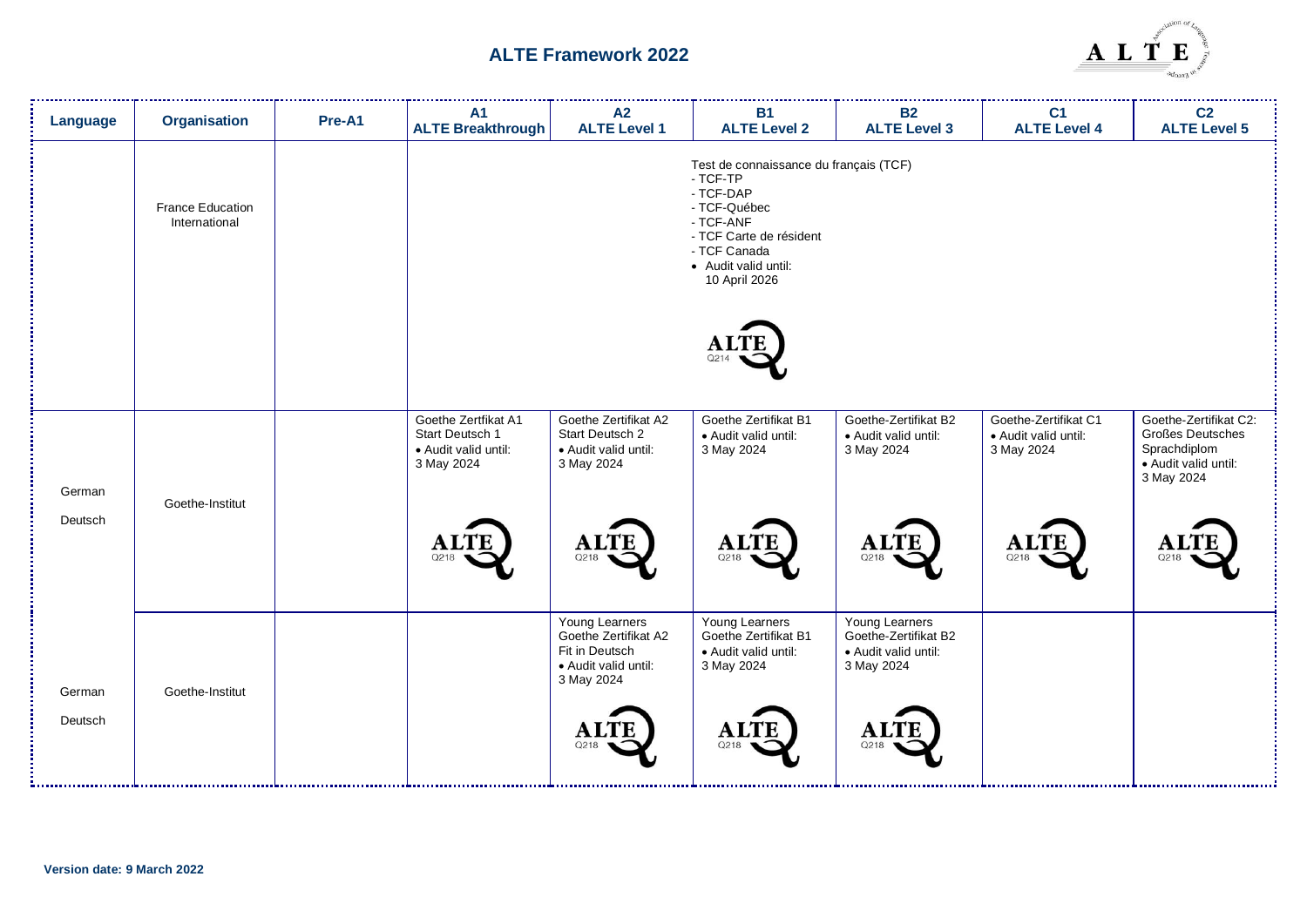

| Language          | <b>Organisation</b> | Pre-A1 | <b>A1</b><br><b>ALTE Breakthrough</b>                                      | A2<br><b>ALTE Level 1</b>                                                  | <b>B1</b><br><b>ALTE Level 2</b>                                                                  | <b>B2</b><br><b>ALTE Level 3</b>                                                     | C <sub>1</sub><br><b>ALTE Level 4</b>                                                 | C <sub>2</sub><br><b>ALTE Level 5</b> |
|-------------------|---------------------|--------|----------------------------------------------------------------------------|----------------------------------------------------------------------------|---------------------------------------------------------------------------------------------------|--------------------------------------------------------------------------------------|---------------------------------------------------------------------------------------|---------------------------------------|
|                   | Telc gGmbH          |        | Start Deutsch 1<br>telc Deutsch A1<br>· Audit valid until:<br>1 March 2024 | Start Deutsch 2<br>telc Deutsch A2<br>• Audit valid until:<br>1 March 2024 | Zertifikat Deutsch B1<br>telc Deutsch B1<br>• Audit valid until:<br>1 March 2024                  | telc Deutsch B2<br>· Audit valid until:<br>1 March 2024                              | telc Deutsch C1<br>Hochschule<br>· Audit valid until:<br>10 January 2024              |                                       |
| German<br>Deutsch |                     |        | A)<br>Q219                                                                 | <b>ALTE</b><br>Q219                                                        | <b>ALTE</b><br>Q219                                                                               | <b>ALTE</b><br>Q219                                                                  |                                                                                       |                                       |
| German<br>Deutsch |                     |        | ÖSD Zertifikat A1<br>(ZA1)<br>• Audit valid until:<br>10 January 2024      | ÖSD Zertifikat A2<br>(ZA2)<br>· Audit valid until:<br>10 January 2024      | ÖSD (Goethe)<br>Zertifikat B1 (ZB1)<br>• Audit valid until:<br>17 December 2024                   | ÖSD Zertifikat B2(ZB2)<br>· Audit valid until:<br>17 December 2025                   | ÖSD Zertifikat C1 (ZC1)<br>· Audit valid until:<br>17 December 2025                   |                                       |
|                   | ÖSD                 |        | ${\bf A}1$                                                                 | <b>ALTE</b><br>O235                                                        | <b>ALTE</b><br>Q235                                                                               | <b>ALTE</b><br>Q235                                                                  | A<br>Q235                                                                             |                                       |
|                   |                     |        |                                                                            |                                                                            | Young Learners<br>ÖSD (Goethe)<br>Zertifikat B1 (ZB1)<br>· Audit valid until:<br>17 December 2024 | Young Learners<br>ÖSD Zertifikat B2(ZB2)<br>· Audit valid until:<br>17 December 2025 | Young Learners<br>ÖSD Zertifikat C1 (ZC1)<br>· Audit valid until:<br>17 December 2025 |                                       |
| German<br>Deutsch |                     |        |                                                                            |                                                                            | Q235                                                                                              | A)<br>Q235                                                                           | Q235                                                                                  |                                       |
| German            | TestDaF-Institut    |        |                                                                            |                                                                            |                                                                                                   | TestDaF                                                                              | · Audit valid until:<br>27 February 2023                                              |                                       |
| Deutsch           |                     |        |                                                                            |                                                                            |                                                                                                   |                                                                                      |                                                                                       |                                       |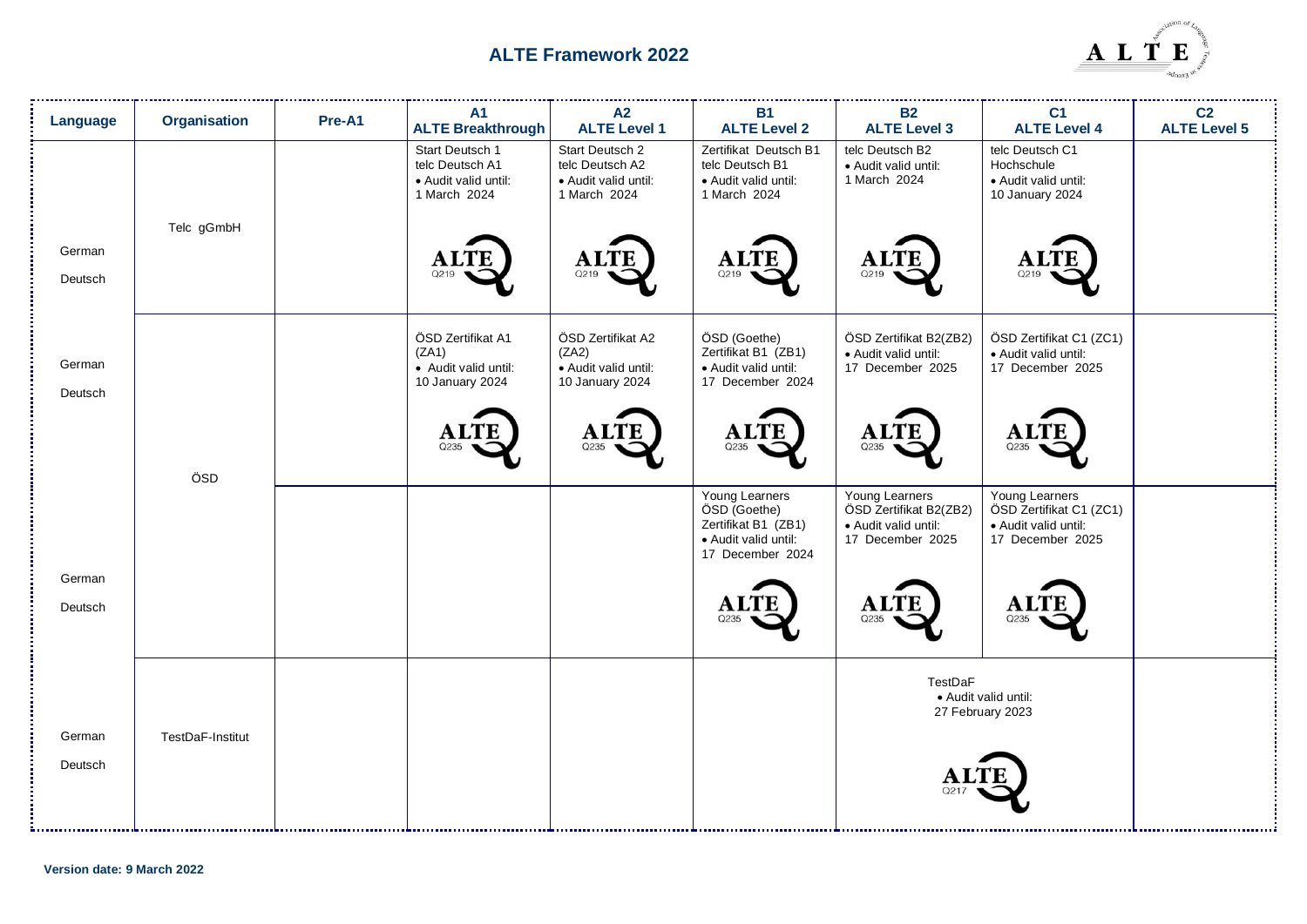

| Language            | <b>Organisation</b>                                                            | Pre-A1 | <b>A1</b><br><b>ALTE Breakthrough</b>                                               | A2<br><b>ALTE Level 1</b>                                                                                                | <b>B1</b><br><b>ALTE Level 2</b>                                                                                 | <b>B2</b><br><b>ALTE Level 3</b>                                                                                       | C <sub>1</sub><br><b>ALTE Level 4</b>                                                                                   | C <sub>2</sub><br><b>ALTE Level 5</b>                              |
|---------------------|--------------------------------------------------------------------------------|--------|-------------------------------------------------------------------------------------|--------------------------------------------------------------------------------------------------------------------------|------------------------------------------------------------------------------------------------------------------|------------------------------------------------------------------------------------------------------------------------|-------------------------------------------------------------------------------------------------------------------------|--------------------------------------------------------------------|
| German<br>Deutsch   | <b>AFU</b>                                                                     |        |                                                                                     | <b>ECL Examinations in</b><br>German as a Foreign<br>Language<br>• Audit valid until:<br>7 December 2025<br>ALTE<br>Q241 | <b>ECL Examinations in</b><br>German as a Foreign<br>Language<br>· Audit valid until:<br>7 December 2025<br>Q241 | <b>ECL Examinations in</b><br>German as a Foreign<br>Language<br>· Audit valid until:<br>7 December 2025<br>A.<br>Q241 | <b>ECL Examinations in</b><br>German as a Foreign<br>Language<br>• Audit valid until:<br>7 December 2025<br>ALT<br>Q241 |                                                                    |
| Hungarian<br>Magyar | University of Pécs -<br>Foreign Language<br>Centre                             |        |                                                                                     | ECL examination in<br>Hungarian (A2)<br>• Audit valid until:<br>23 October 2022<br>'B<br>Q239                            | ECL examination in<br>Hungarian (B1)<br>• Audit valid until:<br>23 October 2022<br><b>TE</b><br>A<br>Q239        | ECL examination in<br>Hungarian (B2)<br>• Audit valid until:<br>23 October 2022<br>LTE<br>A l<br>Q239                  | ECL examination in<br>Hungarian (C1)<br>· Audit valid until:<br>23 October 2022<br>Al<br>Q239                           |                                                                    |
| Irish<br>Gaeilge    | NUI Maynooth                                                                   |        | TEG Bonnleibhéal 1<br>(A1)<br>• Audit valid until:<br>7 December 2025<br>AĽ<br>Q222 | TEG Bonnleibhéal 2<br>(A2)<br>• Audit valid until:<br>7 December 2025<br><b>ALTE</b><br>Q222                             | TEG Meánleibhéal 1<br>(B1)<br>• Audit valid until:<br>7 December 2025<br><b>ALTE</b><br>Q222                     | TEG Meánleibhéal 2<br>(B2)<br>• Audit valid until:<br>7 December 2025<br><b>ALTI</b><br>Q222                           | TEG Ardleibhéal 1<br>(C1)<br>• Audit valid until:<br>7 December 2025<br>A.<br>Q222                                      |                                                                    |
| Italian<br>Italiano | University for<br>Foreigners Perugia<br>Università per Stranieri<br>di Perugia |        |                                                                                     | CELI <sub>1</sub><br>· Audit valid until:<br>30 April 2023                                                               | CELI <sub>2</sub><br>· Audit valid until:<br>30 April 2023<br>Al<br>Q223                                         | CELI <sub>3</sub><br>· Audit valid until:<br>30 April 2023<br>A.<br>Q223                                               | CELI <sub>4</sub><br>· Audit valid until:<br>30 April 2023<br>A<br>Q223                                                 | CELI <sub>5</sub><br>· Audit valid until:<br>30 April 2023<br>Q223 |

**Version date: 9 March 2022**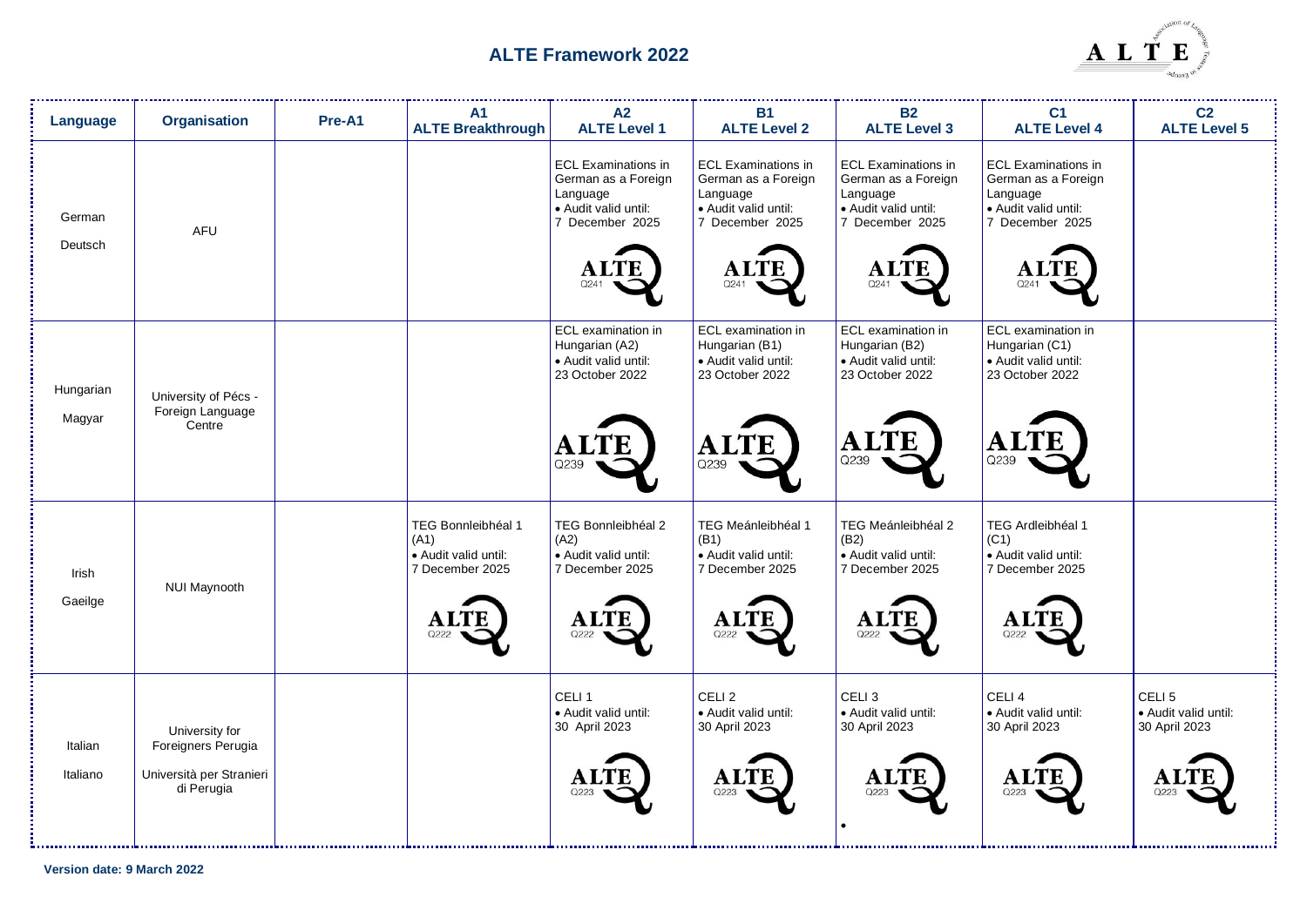

| Language               | <b>Organisation</b>                                                                                                                          | Pre-A1 | A <sub>1</sub><br><b>ALTE Breakthrough</b>                         | A2<br><b>ALTE Level 1</b>                                                                                                                                          | <b>B1</b><br><b>ALTE Level 2</b>                                            | <b>B2</b><br><b>ALTE Level 3</b>                                                                               | C <sub>1</sub><br><b>ALTE Level 4</b>                                                      | C <sub>2</sub><br><b>ALTE Level 5</b> |
|------------------------|----------------------------------------------------------------------------------------------------------------------------------------------|--------|--------------------------------------------------------------------|--------------------------------------------------------------------------------------------------------------------------------------------------------------------|-----------------------------------------------------------------------------|----------------------------------------------------------------------------------------------------------------|--------------------------------------------------------------------------------------------|---------------------------------------|
| Norwegian<br>Norsk     | Norwegian<br>Directorate for<br><b>Higher Education</b><br>and Skills                                                                        |        |                                                                    | $- (A1-A2)$<br>$-(A2-B1)$<br>$- (B1-B2)$                                                                                                                           | Norskprøven for voksne innvandrere<br>· Audit valid until:<br>30 April 2023 |                                                                                                                |                                                                                            |                                       |
| Romanian<br>Română     | The Babes-Bolyai<br>University - Romanian<br><b>Cultural Institute</b><br><b>Consortium for Testing</b><br>Romanian as a Foreign<br>Language |        | Româna ca limbă<br>• Audit valid until:<br>1 July 2022<br>A<br>O23 | Româna ca limbă<br>străină (RLS), nivelul A1   străină (RLS), nivelul A2   străină (RLS), nivelul B1<br>• Audit valid until:<br>1 July 2022<br><b>ALTE</b><br>Q237 | Româna ca limbă<br>• Audit valid until:<br>1 July 2022<br>AL<br>Q237        | Româna ca limbă<br>străină (RLS), nivelul B2<br>• Audit valid until:<br>1 July 2022<br>A<br>Q237               |                                                                                            |                                       |
| Slovene<br>Slovenščina | Univerza v Ljubljani                                                                                                                         |        |                                                                    | Izpit iz znanja slovenščine na osnovni ravni<br>· Audit valid until:<br>23 October 2022                                                                            |                                                                             | Izpit iz znanja<br>slovenščine na višji ravni<br>• Audit valid until:<br>23 October 2022<br>$\mathbf A$<br>Q23 | Izpit iz znanja slovenščine na ravni odličnosti<br>· Audit valid until:<br>23 October 2022 |                                       |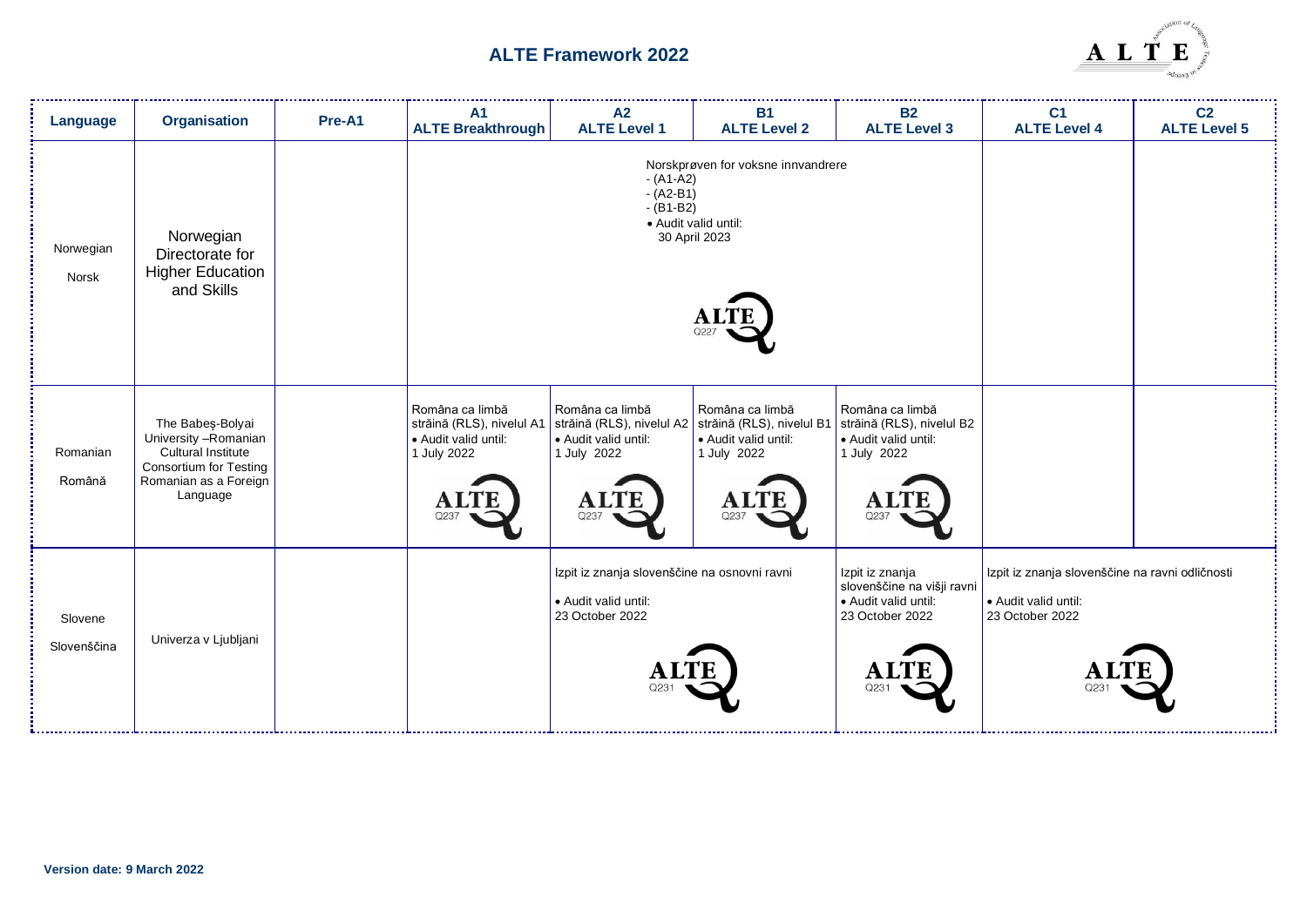

| Language           | <b>Organisation</b>        | Pre-A1 | A1<br><b>ALTE Breakthrough</b>                                                         | A2<br><b>ALTE Level 1</b>                                                                   | <b>B1</b><br><b>ALTE Level 2</b>                                                           | <b>B2</b><br><b>ALTE Level 3</b>                                                              | C <sub>1</sub><br><b>ALTE Level 4</b>                       | <br>C <sub>2</sub><br><b>ALTE Level 5</b> |
|--------------------|----------------------------|--------|----------------------------------------------------------------------------------------|---------------------------------------------------------------------------------------------|--------------------------------------------------------------------------------------------|-----------------------------------------------------------------------------------------------|-------------------------------------------------------------|-------------------------------------------|
| Spanish            | Instituto Cervantes        |        |                                                                                        | DELE A2<br>· Audit valid until:<br>16 September 2025<br>Q232                                |                                                                                            |                                                                                               |                                                             |                                           |
| Español            |                            |        | DELE A1 para<br>escolares<br>Audit valid until:<br>9 March 2027<br><b>ALTE</b><br>Q232 | DELE A2/B1 para<br>escolares<br>· Audit valid until:<br>9 March 2027<br><b>ALTI</b><br>Q232 | DELE A2/B1 para<br>escolares<br>· Audit valid until:<br>9 March 2027<br><b>ALT</b><br>Q232 |                                                                                               |                                                             |                                           |
| Spanish<br>Español | University of<br>Salamanca |        |                                                                                        |                                                                                             | A<br>Q240                                                                                  | LanguageCert USAL esPro<br>· Audit valid until:<br>10 April 2026<br>MS12 not covered by audit |                                                             |                                           |
| Swedish<br>Svenska | Stockholm University       |        |                                                                                        |                                                                                             |                                                                                            |                                                                                               | TISUS<br>Audit valid until:<br>10 August 2026<br>A.<br>Q233 |                                           |